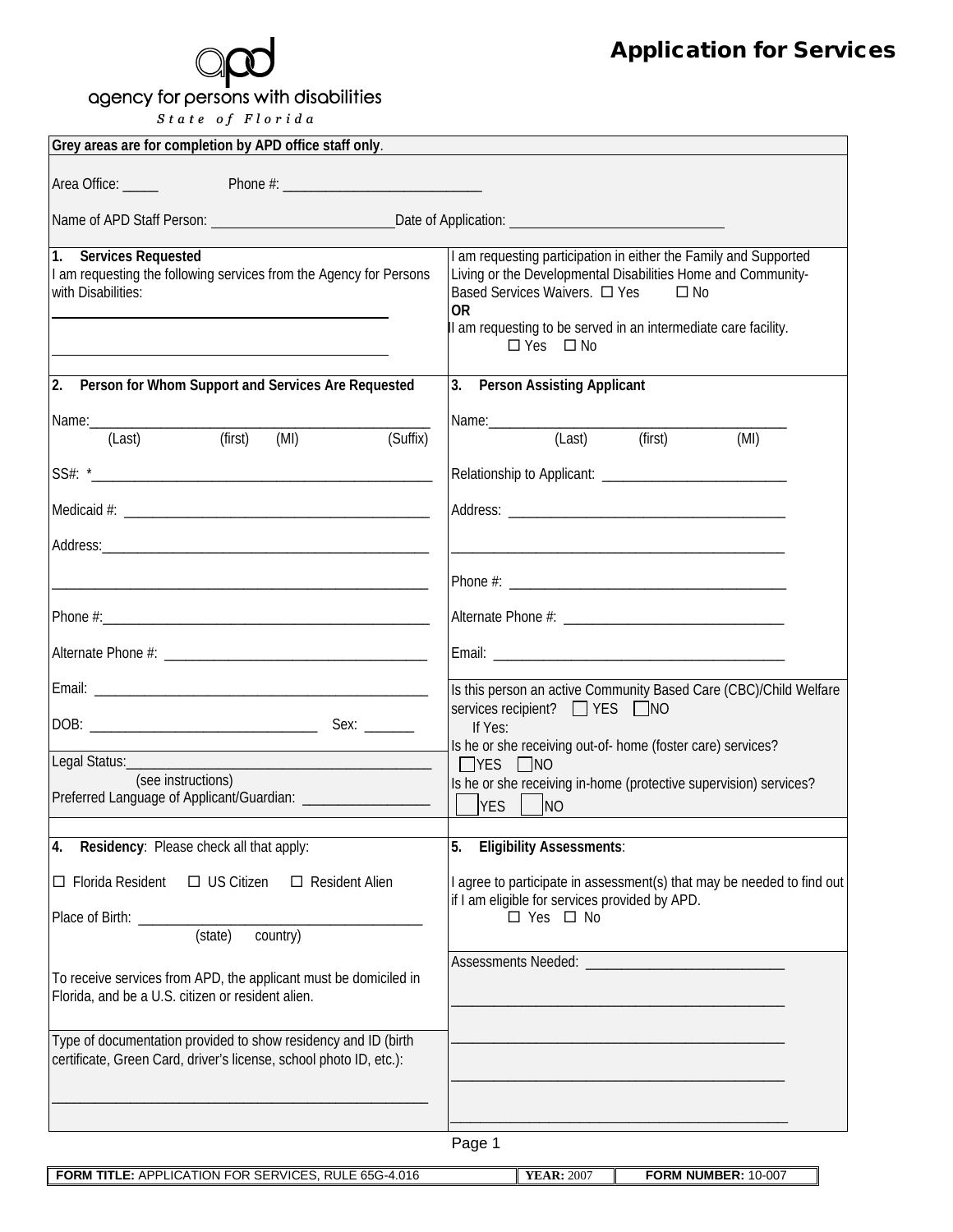## agency for persons with disabilities  $S$  tate of Florida

| Name:                                                                                                                                                                                                                                                                                                                                                                                                                                                                                                                                                                                                                                                                                                                                                                                                                   |         |                                   |                                                               |  |  |
|-------------------------------------------------------------------------------------------------------------------------------------------------------------------------------------------------------------------------------------------------------------------------------------------------------------------------------------------------------------------------------------------------------------------------------------------------------------------------------------------------------------------------------------------------------------------------------------------------------------------------------------------------------------------------------------------------------------------------------------------------------------------------------------------------------------------------|---------|-----------------------------------|---------------------------------------------------------------|--|--|
| (Last                                                                                                                                                                                                                                                                                                                                                                                                                                                                                                                                                                                                                                                                                                                                                                                                                   | (First) | (MI)                              | (Suffix)                                                      |  |  |
|                                                                                                                                                                                                                                                                                                                                                                                                                                                                                                                                                                                                                                                                                                                                                                                                                         |         |                                   |                                                               |  |  |
| <b>APD Eligibility Determination</b><br>6.                                                                                                                                                                                                                                                                                                                                                                                                                                                                                                                                                                                                                                                                                                                                                                              |         | <b>About Disability</b>           | 7. Collateral/Supporting Information or Source of Information |  |  |
|                                                                                                                                                                                                                                                                                                                                                                                                                                                                                                                                                                                                                                                                                                                                                                                                                         |         |                                   | (IQ scores, medical records, school records, etc.)            |  |  |
|                                                                                                                                                                                                                                                                                                                                                                                                                                                                                                                                                                                                                                                                                                                                                                                                                         |         |                                   |                                                               |  |  |
| Not eligible Date: \[ \]                                                                                                                                                                                                                                                                                                                                                                                                                                                                                                                                                                                                                                                                                                                                                                                                |         |                                   |                                                               |  |  |
|                                                                                                                                                                                                                                                                                                                                                                                                                                                                                                                                                                                                                                                                                                                                                                                                                         |         |                                   |                                                               |  |  |
|                                                                                                                                                                                                                                                                                                                                                                                                                                                                                                                                                                                                                                                                                                                                                                                                                         |         |                                   |                                                               |  |  |
| 8a. Waiver Eligibility Determination                                                                                                                                                                                                                                                                                                                                                                                                                                                                                                                                                                                                                                                                                                                                                                                    |         | 8b. ICF Eligibility Determination |                                                               |  |  |
| Eligible for Medicaid Waiver: Date: 1/1/2000                                                                                                                                                                                                                                                                                                                                                                                                                                                                                                                                                                                                                                                                                                                                                                            |         |                                   |                                                               |  |  |
| Not eligible Date: \[\sqrtdgg_{\sqrtdggg}}                                                                                                                                                                                                                                                                                                                                                                                                                                                                                                                                                                                                                                                                                                                                                                              |         | Not eligible Date: __/__/____     |                                                               |  |  |
|                                                                                                                                                                                                                                                                                                                                                                                                                                                                                                                                                                                                                                                                                                                                                                                                                         |         |                                   |                                                               |  |  |
| By signing this application, I understand and acknowledge that it is my responsibility to keep the Agency informed of any changes in address or<br>9.<br>telephone number so that I may be contacted immediately if the Agency has any questions about my application, or, if I am deemed eligible for<br>services if services have become available. Failure to keep the Agency informed of how I may be contacted may result in my application not<br>being processed, or if determined eligible for services, my active client status being closed. Further, if my name has been added to the<br>Medicaid HCBS Waiver Wait list, it will be removed. In the event the Agency is not able to contact me by mail or phone, I authorize the Agency<br>to contact the following person, who does not live at my address: |         |                                   |                                                               |  |  |
| <b>ALTERNATE CONTACT:</b>                                                                                                                                                                                                                                                                                                                                                                                                                                                                                                                                                                                                                                                                                                                                                                                               |         |                                   |                                                               |  |  |
|                                                                                                                                                                                                                                                                                                                                                                                                                                                                                                                                                                                                                                                                                                                                                                                                                         |         |                                   |                                                               |  |  |
|                                                                                                                                                                                                                                                                                                                                                                                                                                                                                                                                                                                                                                                                                                                                                                                                                         |         |                                   |                                                               |  |  |
| Relationship to Applicant:<br>E-mail:                                                                                                                                                                                                                                                                                                                                                                                                                                                                                                                                                                                                                                                                                                                                                                                   |         |                                   |                                                               |  |  |
| 10. ALL INFORMATION PROVIDED ABOVE IS COMPLETE AND ACCURATE, TO THE BEST OF MY KNOWLEDGE.                                                                                                                                                                                                                                                                                                                                                                                                                                                                                                                                                                                                                                                                                                                               |         |                                   |                                                               |  |  |
|                                                                                                                                                                                                                                                                                                                                                                                                                                                                                                                                                                                                                                                                                                                                                                                                                         |         |                                   | Date: __________                                              |  |  |
|                                                                                                                                                                                                                                                                                                                                                                                                                                                                                                                                                                                                                                                                                                                                                                                                                         |         |                                   |                                                               |  |  |
|                                                                                                                                                                                                                                                                                                                                                                                                                                                                                                                                                                                                                                                                                                                                                                                                                         |         |                                   |                                                               |  |  |
|                                                                                                                                                                                                                                                                                                                                                                                                                                                                                                                                                                                                                                                                                                                                                                                                                         |         |                                   |                                                               |  |  |
| Page 2                                                                                                                                                                                                                                                                                                                                                                                                                                                                                                                                                                                                                                                                                                                                                                                                                  |         |                                   |                                                               |  |  |
| FORM TITLE: APPLICATION FOR SERVICES, RULE 65G-4.016                                                                                                                                                                                                                                                                                                                                                                                                                                                                                                                                                                                                                                                                                                                                                                    |         | <b>YEAR: 2007</b>                 | FORM NUMBER: 10-007                                           |  |  |